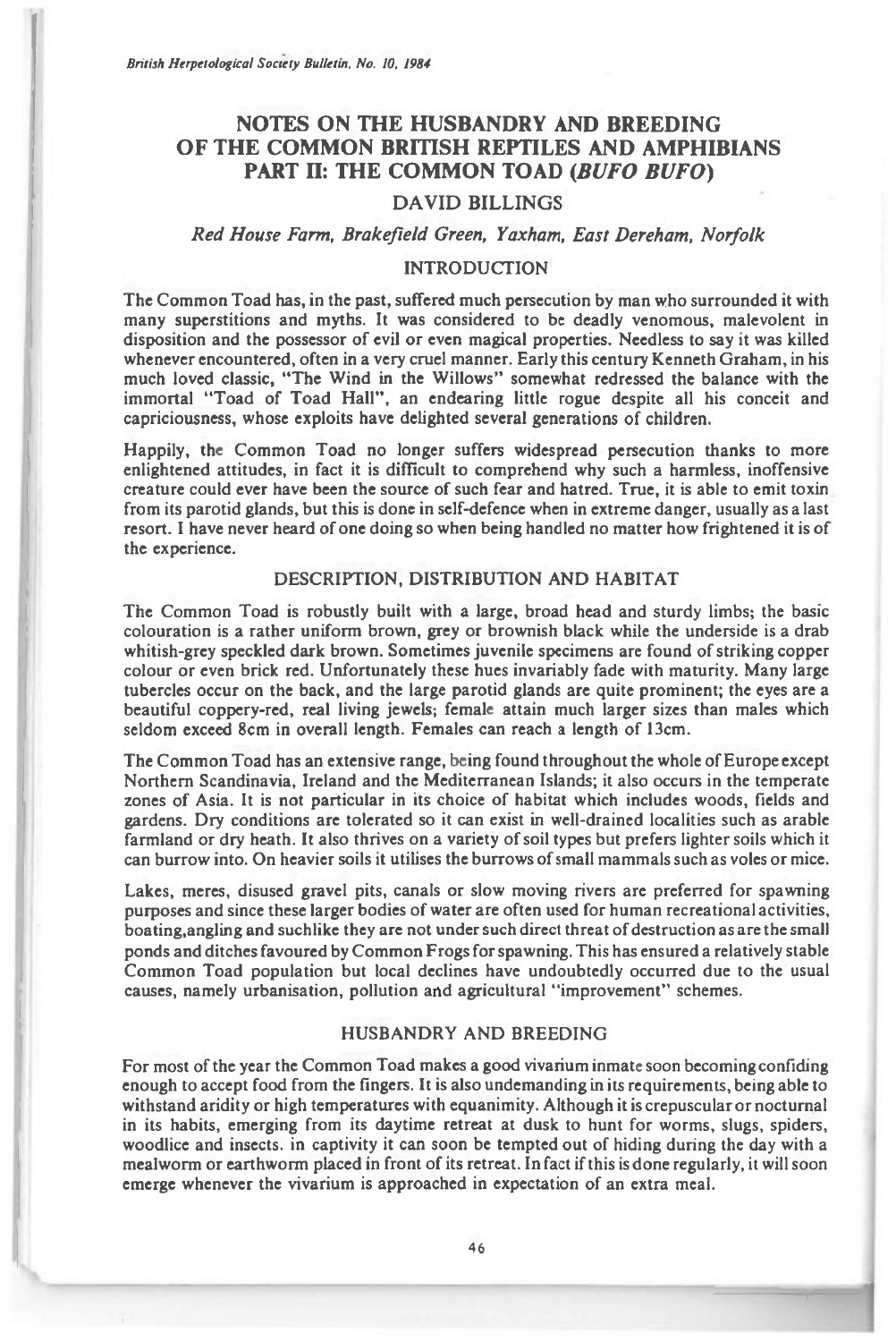Life in captivity suits Common Toads admirably during summer, autumn and winter, with hibernation taking place naturally in outdoor vivaria. The problems arise when they awaken from hibernation in spring to begin futile but ceaseless attempts at escape from what has now become a prison in order to migrate to their traditional beeding haunts. This migratory instinct is so strong at this time of year that it seems to me rather unfair to confine them against their will. Quite often they will not mate or spawn in the vivarium at all, any spawn that is eventually laid proving infertile.

It is, however, reasonably easy to establish a garden colony of Common Toads but a largish pond is essential, at any rate not smaller than 30 square feet. It should contain a shallow margin of about 6-8 inches depth as shallow water is preferred for depositing spawn.

Because Common Toads usually return to their birth place each year to breed, the obvious way to ensure success is to start with spawn which can be obtained from fellow B.H.S. Members at the relevant time of year.

General emergence from hibernation takes place in late February or early March depending on prevailing weather conditions as well as geographical location, earlier in Southern and Western areas, later in the North and East. They immediately make for their chosen breeding sites, males and females travelling together; often the males will get into amplexus with a female encountered en-route, thereby obtaining a free ride for the remainder of the journey.

Males usually outnumber females by four or five to one, and there is great rivalry between them as they compete for "unattached" females in the water; sometimes a female can be seen with several males attached all trying to prise each other off.

Several weeks are often spent in the water before any spawn is laid, the males calling throughout the day and night. It is usually late March or early April before the spawn is laid, the familiar strings being wound carefully around underwater plants by the female who lays between 3,000 and 5,000 eggs. Soon after the spawn has been laid the females leave the water but the males stay on hoping to attract another gravid female. It is sometimes late May before they finally abandon the water completely.

In my own experience most garden pond fish seem to ignore both spawn and tadpoles of the Common Toad because they are noxious and therefore unpalatable to the fish. I have a large pond containing Koi, Orfe, Tench, Rudd and Goldfish which is used annually by Common Toads for spawning, yet even when the tadpoles swim in the open water away from the plant cover they are completely ignored by the fish. However, B.H.S. Member, Charles Snell of South-East London once informed me that he has actually witnessed his large Mirror-Carp eating Common Toad tadpoles, so perhaps some caution is required here.

The golden rule with rearing all tadpoles is not to overcrowd them; I would say that about 12 per square foot of water surface area is the optimum number for Common Toad tadpoles. These tadpoles love the sun and warm, shallow water; when the weather is warm and sunny they congregate in the shallows in large numbers, hence the importance of a shallow margin in the garden pond.

For the first few weeks after hatching the tadpoles browse on algae growing on underwater plants and sides of the pond, later they scavenge on animal or vegetable matter. They will also accept raw or cooked meat and fish plus any kind of fish flakes or pellets. In a large pond they should be able to find enough food for themselves without any supplementary feeding. Metamorphosis is usually completed within 12-13 weeks, the minute toadlets leaving the water during July to disperse far and wide.

Common Toads are more phlegmatic, less secretive creatures than Common Frogs, and will probably be seen quite frequently in the garden, taking up a regular territory and becoming semitame while still retaining complete freedom. They seem to find the average garden very much to their liking, and once they have "staked out" their territory they should remain for many years.